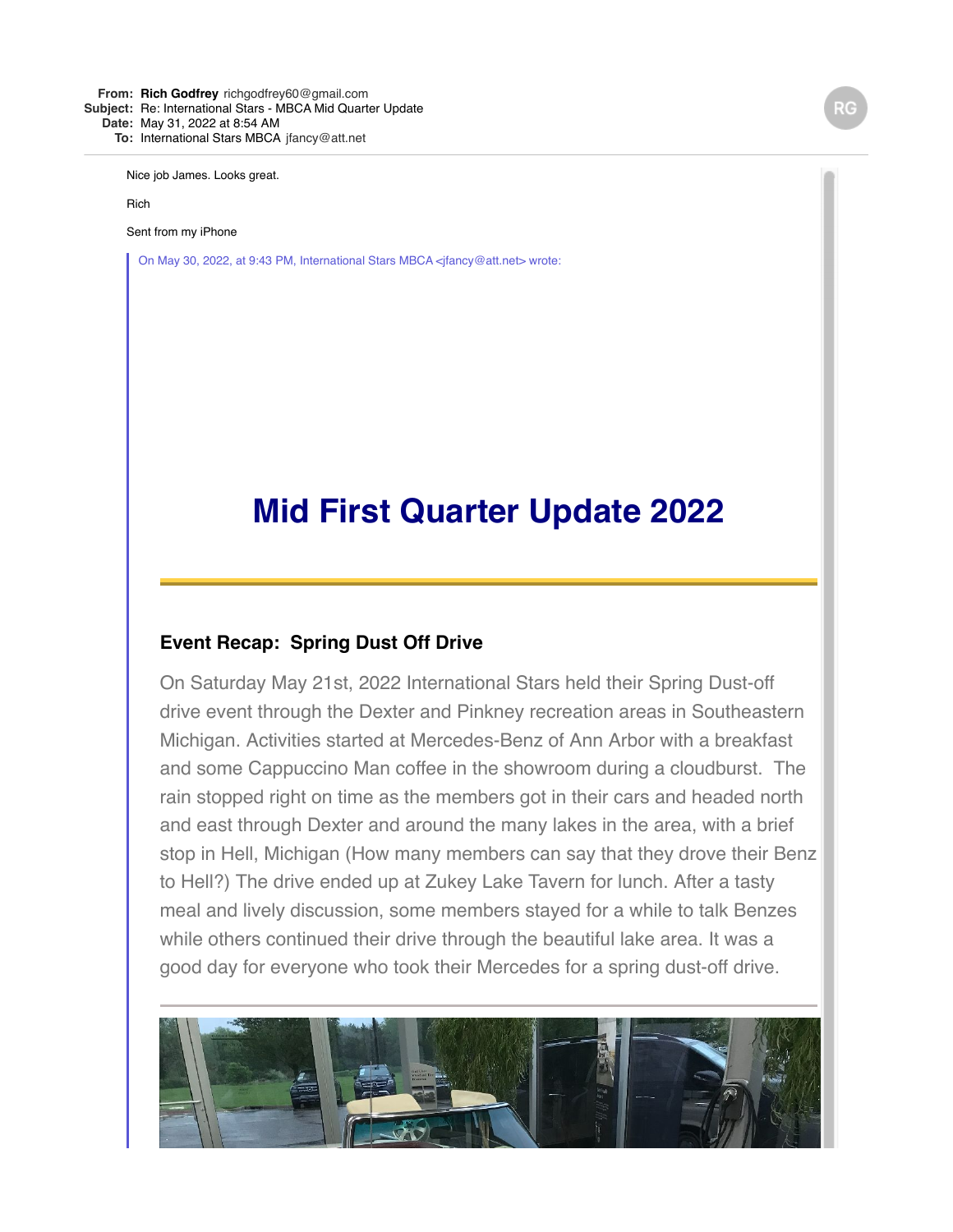

### **Latest Event List: Mark Your Calendars**

- **July 9 Deutsche Marques/All German Show Gilmore Car Museum, Hickory Corners (Western MI)**
- **New July 30 Cars and Kettles at Wheels on the Water lV Port Huron, Michigan New**.
- **August TBD Car Show Mercedes Benz Financial, Farmington Hills**
- **August TBD Car Show Mercedes Benz R&D, Redford**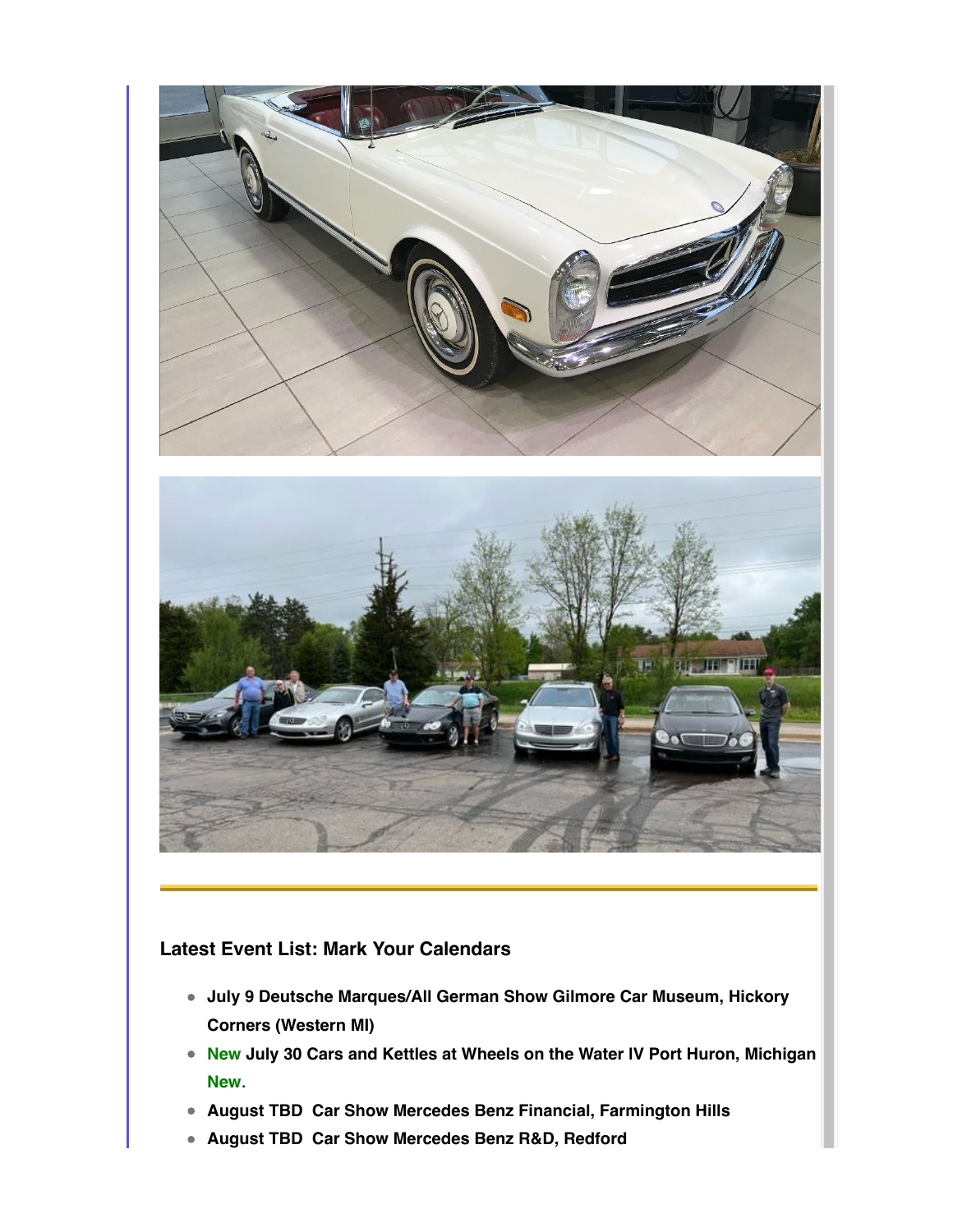- **September 16-18 Concours of America DIA Detroit**
- **October 9th Deutsche Marques/Oktoberfest Gilmore Car Museum, Hickory Corners (Western MI)**
- **October 22nd Fall Color Tour**
- **December Holiday Dinner party TBD**

## **2022 Board of Directors**

#### **President:**

Don MacDonald [don.macdonald1@gmail.com](mailto:don.macdonald1@gmail.com)

(248) 647-8430

#### **Vice President:**

Rich Godfrey [richgodfrey60@gmail.com](mailto:richgodfrey60@gmail.com) (734) 377-7644

#### **Treasurer:**

Nicholas Bissoon-Dath

[nbd001@comcast.net](mailto:nbd001@comcast.net)

(734) 717-3408

**Secretary:**

James Fancy

[jfancy@att.net](mailto:jfancy@att.net)

(248) 410-4964

#### **Photography:**

Don Marriott [dpmarriott@aol.com](mailto:dpmarriott@aol.com)

(248) 375-2629

International Stars is an inclusionary group, and we welcome, encourage and support all of our